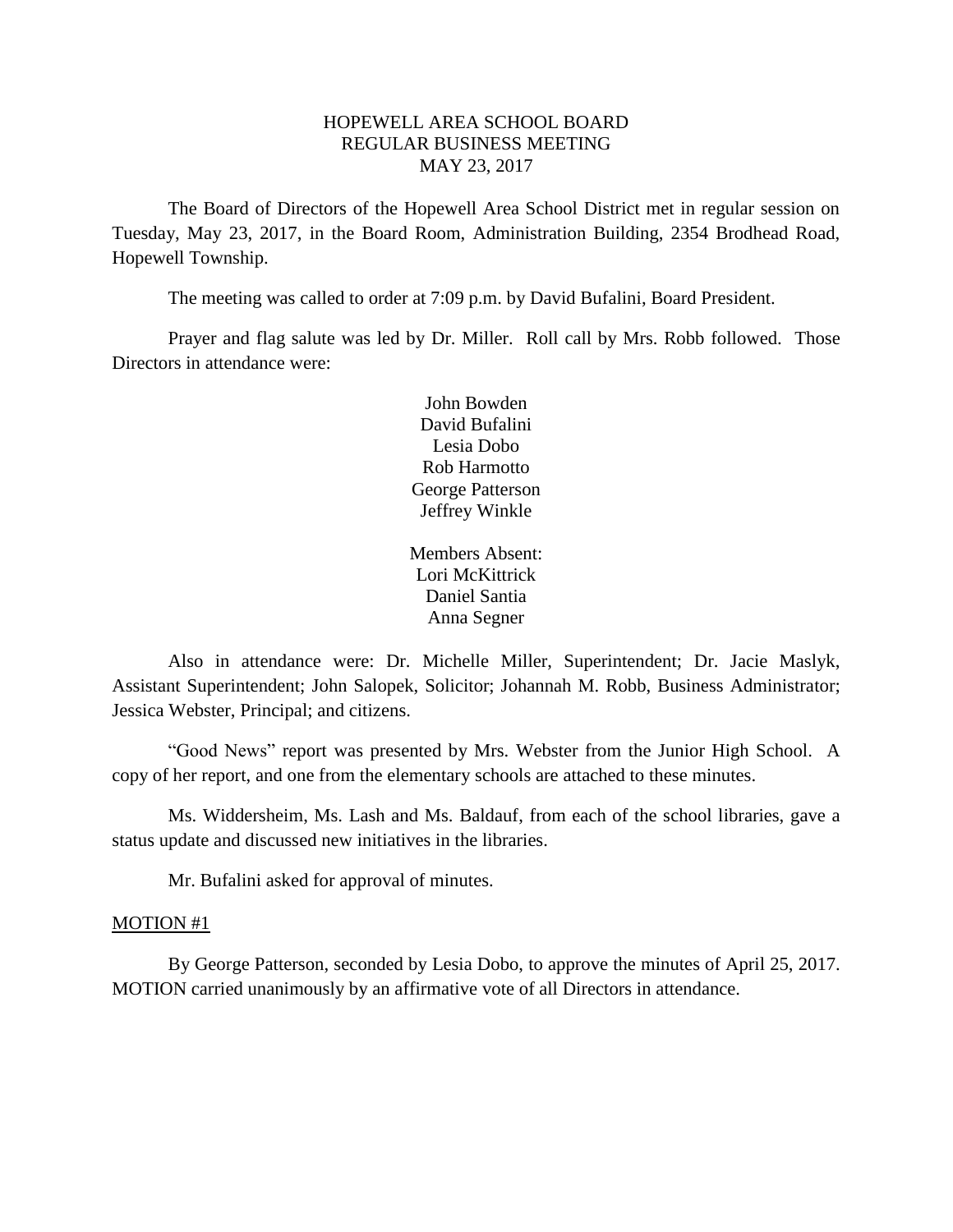# APPROVAL OF GROUPED ITEMS

# MOTION #2

By Rob Harmotto, seconded by Jeff Winkle, to approve items (1) through (3) as presented in accordance with School Board's agreement for grouping items in a single motion. MOTION carried unanimously by an affirmative vote of all Directors in attendance.

# Tax Collectors' Report

1. Recommendation to accept report for taxes collected for the month of April 2017, as presented, and make said report a part of these minutes.

# Treasurer's Report

2. Recommendation to accept report of the Treasurer for the month of April 2017, as presented, and make said report a part of these minutes.

## Financial Statements

3. Recommendation to accept Financial Statements for the month of April 2017, as presented, and make said statements a part of these minutes.

## VISITOR'S COMMENTS

No visitors wished to address the Board.

At this time Mr. Bufalini asked that Committee discussion and recommendations begin.

# **Education/Curriculum/Instruction by Lesia Dobo, Chair**

## MOTION #3

By Lesia Dobo, seconded by Jeff Winkle, to approve the Agreement to participate in the Beaver Valley Intermediate Unit's Beaver County Summer Academy for 2017 at a cost of \$500.00. MOTION carried unanimously by an affirmative vote of all Directors in attendance.

## MOTION #4

By Lesia Dobo, seconded by George Patterson, to approve the 2017-2018 Beaver County Career and Technology Center General Operating Budget in the amount of \$5,769,072. MOTION carried unanimously by an affirmative roll call vote of all Directors in attendance.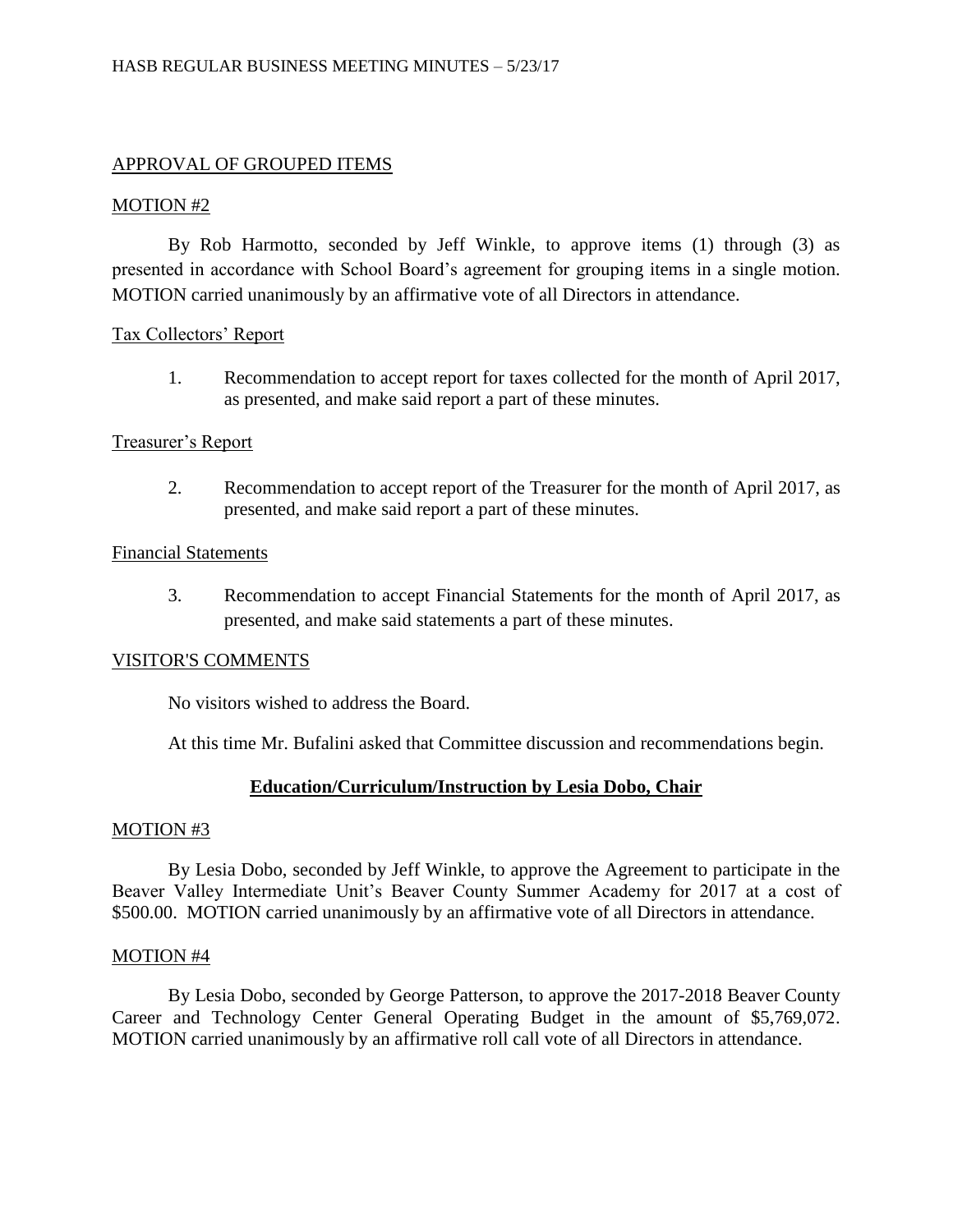## MOTION #4

By Lesia Dobo, seconded by John Bowden, Agreement with the Beaver County Career and Technology Center to allow for a 7% fund balance and a 1.7% capital reserve ceiling for the 2017-2018 school year. MOTION carried unanimously by an affirmative vote of all Directors in attendance.

### MOTION #5

By Lesia Dobo, seconded by Jeff Winkle, to approve the Articles of Agreement with the Beaver Valley Intermediate Unit to provide Discovery Education service at a cost of \$1.35 per student for the 2017-2018 school year. MOTION carried unanimously by an affirmative vote of all Directors in attendance.

### MOTION #6

By Lesia Dobo, seconded by John Bowden, to approve the Articles of Agreement with the Beaver Valley Intermediate Unit to provide Discovery Education-Local Host service at a cost of \$530.00 for the 2017-2018 school year. MOTION carried unanimously by an affirmative vote of all Directors in attendance.

### MOTION #7

By Lesia Dobo, seconded by George Patterson, to approve the Articles of Agreement with the Beaver Valley Intermediate Unit to provide Overdrive School Digital at a cost of \$1,498.00 for the 2017-18 school year. MOTION carried unanimously by an affirmative vote of all Directors in attendance.

#### MOTION #8

By Lesia Dobo, seconded by Jeff Winkle, to approve the request of Shelly Syrko, cheerleader sponsor, for the junior varsity and varsity cheerleaders to attend UCA instructional camp at Pine Forest in Greenly, Pennsylvania from August 13, 2017 through August 16, 2017. MOTION carried unanimously by an affirmative vote of all Directors in attendance.

## **Athletics by George Patterson, Chair**

#### MOTION #9

By George Patterson, seconded by John Bowden, to approve the price increase for swim lessons as follows: \$60 for one child, \$100 for two children, and \$150 for three or more children. MOTION carried unanimously by an affirmative vote of all Directors in attendance.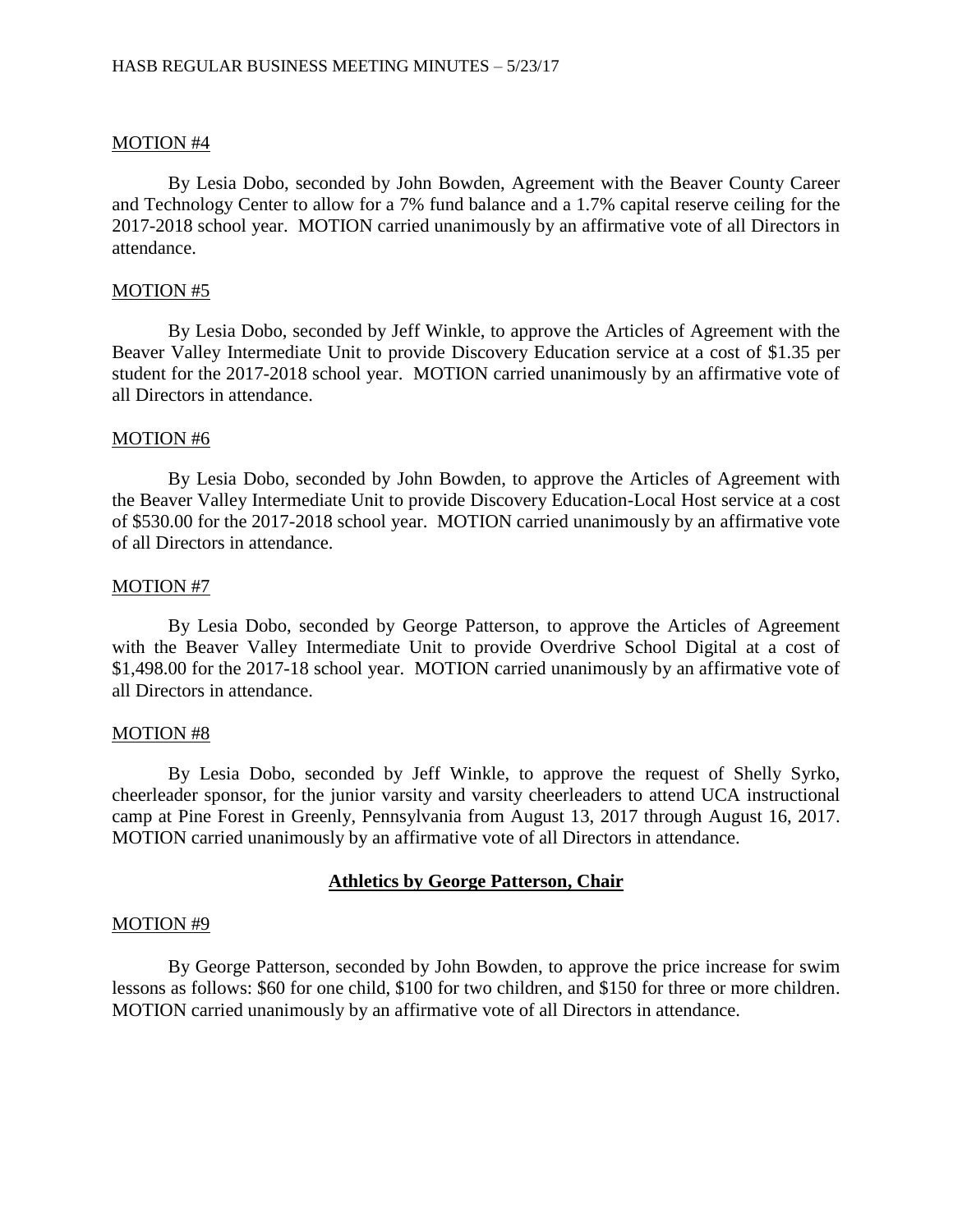# **Buildings and Grounds by George Patterson**

# MOTION #10

By George Patterson, seconded by John Bowden, to approve the request of the Varsity Tennis Boosters to display sponsorship signs on the District tennis courts for the fall 2017 season. MOTION carried unanimously by an affirmative vote of all Directors in attendance.

# MOTION #11

By George Patterson, seconded by Jeff Winkle, to approve the request of the Pittsburgh Trust for Cultural Resources to use the Senior High auditorium on April 13, 2018 from 3:30 p.m. until 9:30 p.m. for performances. MOTION carried unanimously by an affirmative vote of all Directors in attendance.

# **Finance and Budget by John Bowden, Chair**

# MOTION #12

By John Bowden, seconded by Lesia Dobo, to approve items (1) through (3) and to ratify item (4) as presented in accordance with School Board's agreement for grouping items in a single motion. MOTION carried unanimously by an affirmative roll call vote of all Directors in attendance.

- 1. General Fund payments in the amount of \$299,606.38
- 2. Cafeteria Fund payments in the amount of \$84,800.40
- 3. Capital Reserve Fund payments in the amount of \$3,735.17
- 4. General Fund payments in the amount of \$2,098,738.60

# MOTION #13

MOTION by John Bowden, seconded by Jeff Winkle, to approve the supply bids for the 2017-2018 school year for the departments listed below. MOTION carried unanimously by an affirmative roll call vote of all Directors in attendance.

| a.             | Athletics                 | \$5,305.81  |
|----------------|---------------------------|-------------|
| $\mathbf{b}$ . | Art                       | \$4,640.66  |
| $c_{\cdot}$    | Custodial                 | \$14,534.00 |
|                | d. Industrial Arts        | \$2,426.18  |
| e.             | <b>Physical Education</b> | \$2,997.13  |
| f.             | Science                   | \$8,538.42  |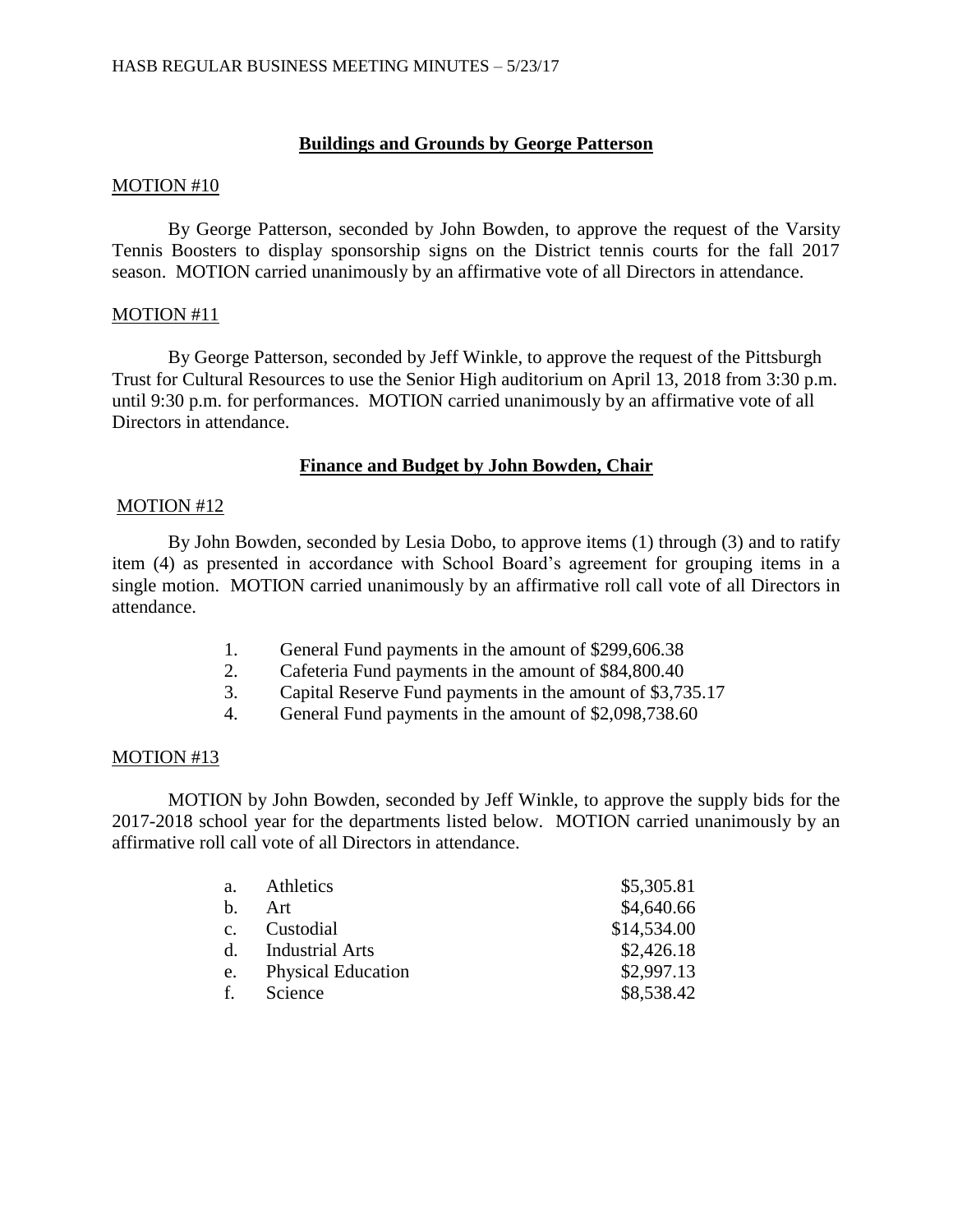## MOTION #14

By John Bowden, seconded by Lesia Dobo, to approve the agreement with Pennsylvania Association of School Business Officials (PASBO) to provide interim Business Administrator services as needed. MOTION carried unanimously by an affirmative vote of all Directors in attendance.

#### MOTION #15

By John Bowden, seconded by George Patterson, to approve the one-year contract with Medic Rescue at a rate of \$3,300, effective July 1, 2017 through June 30, 2018. MOTION carried unanimously by an affirmative vote of all Directors in attendance.

# **Personnel by Rob Harmotto, Chair**

### MOTION #16

By Rob Harmotto, seconded by Lesia Dobo, to approve the reappointment of John F. Salopek, Esquire, Solicitor, effective July 1, 2017 through June 30, 2018. MOTION carried unanimously by an affirmative vote of all Directors in attendance. Mr. Patterson abstained from voting on this motion.

### MOTION #17

By Rob Harmotto, seconded by John Bowden, to approve the Athletic Director Contract with Donald Short, effective July 1, 2017 through June 30, 2022. MOTION carried unanimously by an affirmative vote of all Directors in attendance.

#### MOTION #18

By Rob Harmotto, seconded by George Patterson, to approve the Agreement between Confidential Employees and the Hopewell Area School District for the three year period beginning July 1, 2017 and ending June 30, 2020. MOTION carried unanimously by an affirmative roll call vote of all Directors in attendance.

### MOTION #19

By Rob Harmotto, seconded by Jeff Winkle, to accept the resignation of Diana Henry, substitute bus driver and transportation aide, effective February 27, 2017. MOTION carried unanimously by an affirmative vote of all Directors in attendance.

#### MOTION #20

By Rob Harmotto, seconded by John Bowden, to approve the employment of Joleen Vongray, transportation aide, effective February 24, 2017. MOTION carried unanimously by an affirmative vote of all Directors in attendance.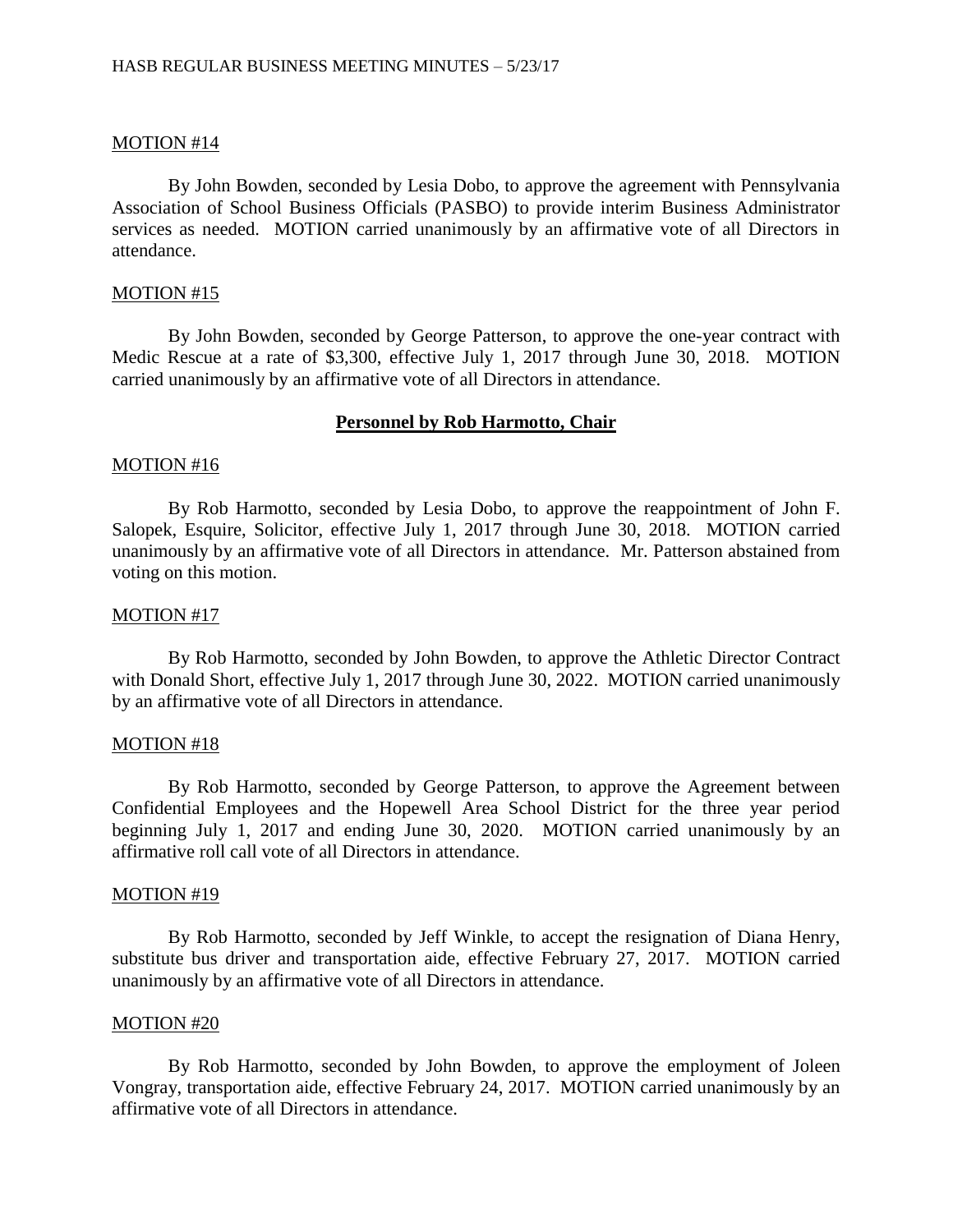## MOTION #21

By Rob Harmotto, seconded by Jeff Winkle, to accept the resignation for retirement of Mary Lou O'Connell, learning support aide at Hopewell Elementary School, effective June 2, 2017. MOTION carried unanimously by an affirmative vote of all Directors in attendance.

### MOTION #22

By Rob Harmotto, seconded by Lesia Dobo, to accept the resignation of Karen Gartely as Kindergarten Department Chairperson, effective June 2, 2017. MOTION carried unanimously by an affirmative vote of all Directors in attendance.

# MOTION #23

By Rob Harmotto, seconded by Lesia Dobo, to accept the resignation for retirement of Andrea Tamburrino, first grade teacher at Independence Elementary School, effective June 2, 2017. MOTION carried unanimously by an affirmative vote of all Directors in attendance.

### MOTION #24

By Rob Harmotto, seconded by John Bowden, to accept the resignation of Sam Lauris, Head Girls' Soccer coach, effective May 22, 2017. MOTION carried unanimously by an affirmative vote of all Directors in attendance.

#### Superintendent's Report

Dr. Miller invited all to Commencement on June 2, 2017.

Dr. Maslyk congratulated Mrs. O'Connell and Mrs. Tamburrino on their retirement. She also said how much she enjoyed attending the Honors Banquet and updated the Board on Remake Learning.

## Solicitor's Report

Mr. Salopek thanked the Board for his reappointment as solicitor and for their continued support.

## Unfinished Business

Nothing to report.